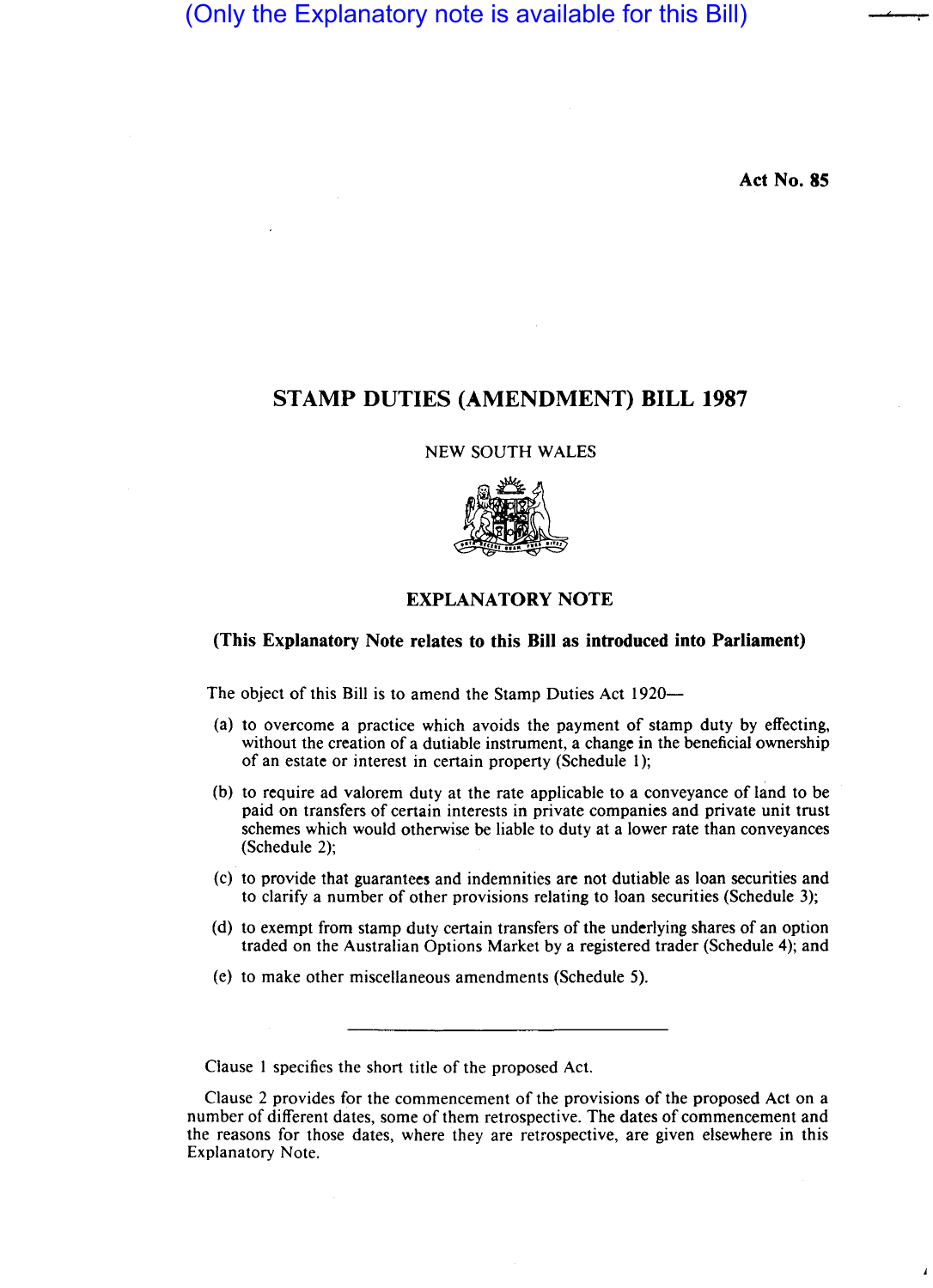Clause 3 provides that the Stamp Duties Act 1920 is referred to in the proposed Act as the Principal Act.

Clause 4 is a formal provision which gives effect to the Schedules of amendments.

Clause 5 is a formal provision which gives effect to the Schedule of savings and transitional provisions.

## SCHEDULE 1-AMENDMENTS TO THE PRINCIPAL ACT RELATING TO TRANSACTIONS OTHERWISE THAN BY DUTIABLE INSTRUMENTS

The amendments in this Schedule are intended to ensure that ad valorem duty as for a transfer of property will be paid at the appropriate rate whenever a transfer of certain property is effected otherwise than by means of an instrument which is chargeable with ad valorem duty. For this purpose, a new Division 3A-Transactions otherwise than by dutiable instruments-is to be inserted into Part III of the Principal Act and consequential amendments, for the purpose of assisting the enforcement of the new provisions, are to be made to a number of other sections. The amendment inserting proposed Division 3A is to commence from 21 November 1986, the date on which the Minister for Finance announced that the provisions in the proposed Division would be made.

The main amendment is effected by Schedule 1 (6) and the consequential amendments are effected by Schedule 1 (1)-(5).

Schedule 1 (6) inserts proposed Division 3A into Part III of the Principal Act. The proposed Division contains the following provisions.

- Proposed section 44 lists the transactions to which the proposed Division applies, being transactions which, on or after 21 November 1986, caused or cause a change in the beneficial ownership of an estate or interest in those types of property specified in the proposed section. The types of property can be extended by regulation or transactions may be excluded by regulation. Changes in beneficial ownership occurring as the consequence of certain events (such as the appointment of a receiver or trustee in bankruptcy or a liquidator) are specifically excluded.
- Proposed section 44A requires a party to a relevant transaction which is not effected by a dutiable instrument to lodge a statement with the Chief Commissioner within 2 months after the change in beneficial ownership occurs as a result of the transaction. The statement is deemed to be an instrument effecting the relevant transaction and is chargeable with ad valorem duty on the consideration or the unencumbered value of the property the subject of the transaction.
- Proposed section 440 is intended to prevent people from seeking to pay ad valorem duty at a lower rate by splitting one transaction into a number of transactions.
- Proposed section 44c provides that an instrument executed in respect of a relevant transaction for which a statement under proposed section 44A has been prepared and duly stamped is not chargeable with duty to the extent to which duty has been paid on the statement. Similarly, the obligation to prepare a statement under proposed section 44A in respect of a relevant transaction lapses if a dutiable instrument is executed to purport to effect the transaction.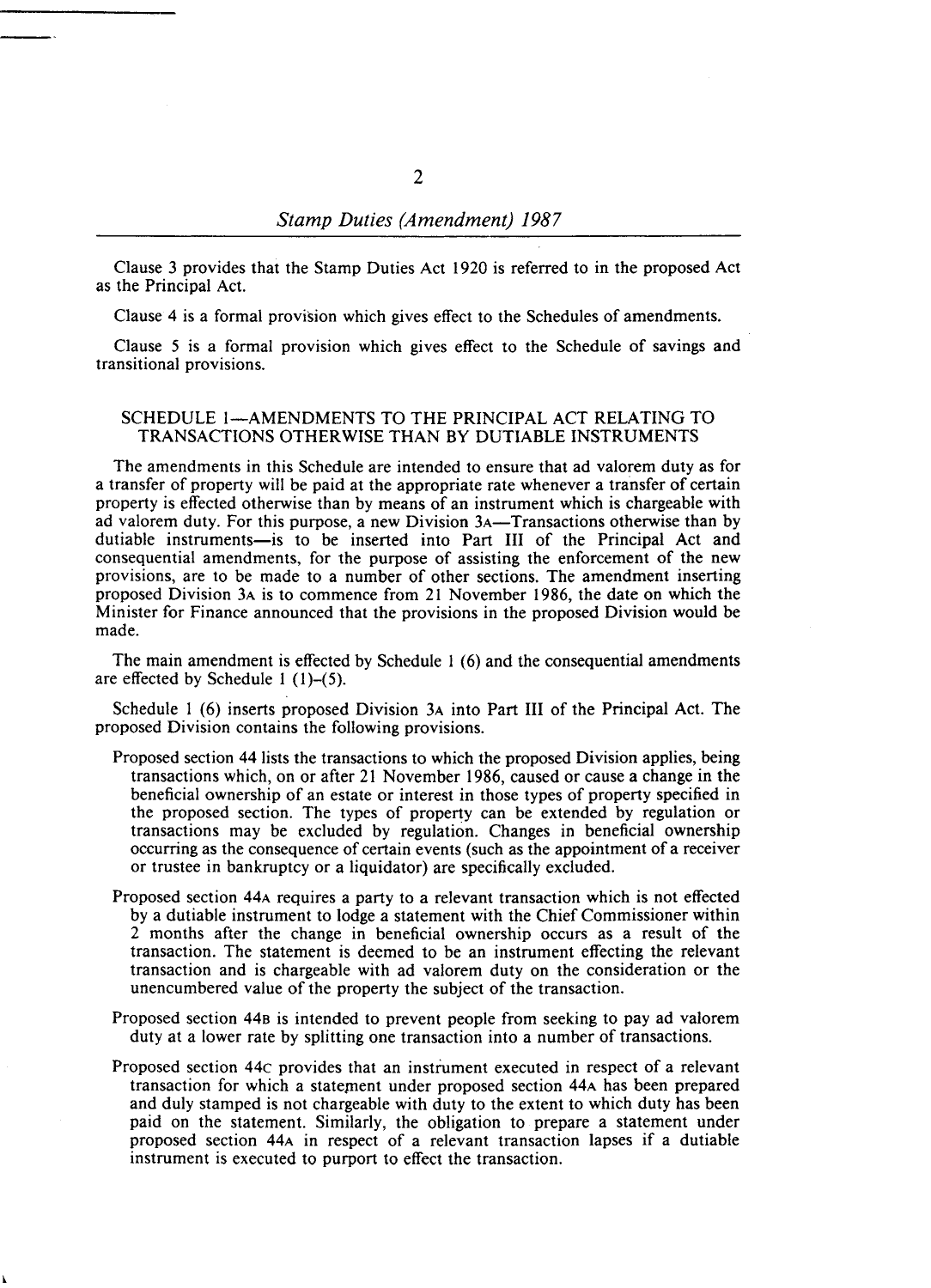- Proposed section 440 makes it an offence to aid or abet another person or to be concerned with another person in a relevant transaction knowing that the other person does not intend to lodge a statement or pay duty in accordance with the proposed Division.
- Proposed section 44E makes it an offence to fail to lodge a statement within 6 months after a change in beneficial ownership occurs as a result of a relevant transaction or to lodge a statement which is false or misleading.

Schedule I (I) inserts a definition of "Land" into section 3 (Interpretation) to make it clear that land includes a stratum. The new definition commences on the same day as proposed Division 3A of Part III as it is used in the proposed Division.

Schedule 1 (2) amends section 24 (Penalty for registering instrument not duly stamped) to make it an offence for a person to enrol or register a non-dutiable document in respect of a relevant transaction unless an instrument effecting the transaction has been sufficiently stamped or any statement required under proposed section 44A has been lodged and stamped. A defence is provided if the defendant can show that he or she had a justifiable lack of knowledge as to the nature of the document.

Schedule I (3) amends section 28 (Secondary evidence of unstamped and other documents) to enable secondary evidence to be given in court proceedings of a nondutiable document relating to a relevant transaction if an instrument effecting the transaction has been sufficiently stamped or any statement required under proposed section 44A has been lodged and stamped.

Schedule 1 (4) amends section 29 (Inadmissibility of unstamped and other instruments) to prevent a non-dutiable document in respect of a relevant transaction to be admitted in proceedings (other than criminal proceedings) unless an instrument effecting the transaction has been sufficiently stamped or any statement required under proposed section 44A has been lodged and stamped.

Schedule I (5) amends section 38 (Stamp duty a debt to the Crown) to make a person who is required to lodge a statement under proposed section 44A but who fails or refuses to do so or who lodges an unsatisfactory statement personally liable for duty assessed by way of default assessment under section 127B.

### SCHEDULE 2-AMENDMENT TO THE PRINCIPAL ACT RELATING TO ACQUISITIONS OF COMPANY AND UNIT TRUST INTERESTS DUTIABLE AS CONVEYANCES OF LAND

The amendment in this Schedule is intended to require ad valorem duty as on a conveyance of land to be paid on transfers of shares and units in unit trust schemes of certain private bodies which are holders of land in New South Wales which are effected by types of dutiable instruments which are subject to a lower rate of duty than conveyances. The amendment addresses 2 situations. One is where a person acquires an exclusive, or substantially exclusive, right to the possession of land in New South Wales. The other is where a person acquires a majority interest in a significant holder of land in New South Wales.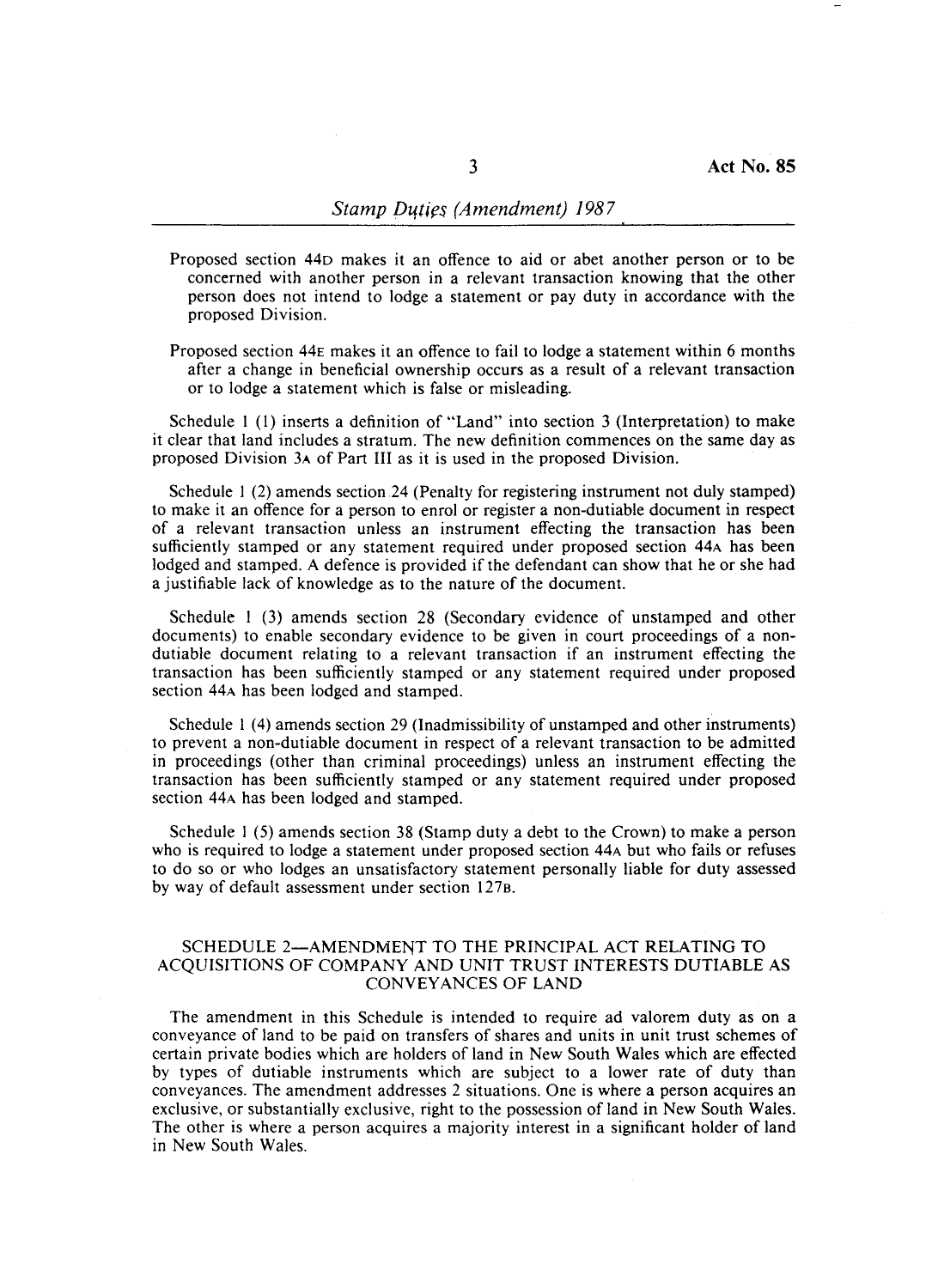Schedule 2 inserts proposed Division 30—Acquisitions of company and unit trust interests dutiable as conveyances of land-into Part III of the Principal Act. The proposed Division contains the following provisions.

- Proposed section 99A defines a number of expressions used in the proposed Division. Included among these expressions are the following. A "landholder" is a private company or private unit trust scheme. A "designated landholder" is a landholder, 80 per cent of the gross assets of which comprise land and the unencumbered value of the New South Wales landholding of which is not less than \$1,000,000. A "land use entitlement" is an entitlement to the exclusive, or substantially exclusive, possession of land in New South Wales (not being an entitlement to a dwelling in a building containing a number of dwellings which is conferred by the ownership of shares or units in a unit trust scheme). An "interest" in a landholder is an interest which entitles the holder to make a claim, otherwise than as a creditor, on a winding up of the landholder. A "majority interest" in a landholder is an interest which entitles the holder to make a claim, otherwise than as a creditor, on a winding up of the landholder to more than 50 per cent of the gross assets of the landholder. Proposed section 99A (2) specifies the circumstances in which land is owned by a landholder. The circumstances in which landholders are entitled to land are set out in proposed section 99A (3). The means of ascertaining the unencumbered value of land are set out in proposed section 99A (4). The provisions which govern the winding up of a landholder are set out in proposed section 99A (5). Entitlement to land in circumstances where there are discretionary trusts is set out in proposed section 99A (6) and (7). The circumstances in which persons are related persons for the purposes of the proposed Division are set out in proposed section 99A (8).
- Proposed section 998 excludes the acquisition of certain interests from the operation of the proposed Division.
- Proposed sections 99c and 990 deal with the acquisition by a person of an exclusive right to the use of land in New South Wales.
- Proposed section 99c requires a person to lodge a statement with the Chief Commissioner if the person acquires a land use entitlement in relation to a landholder. The statement is required to be lodged within 2 months after the entitlement is acquired and accompanied by information which will enable the Chief Commissioner to determine the value of the entitlement. Entitlements acquired within 3 years before the entitlement which necessitated the lodging of the statement (but not before 21 November 1986 in the case of a landholder being a private company or the date of assent to the proposed Act in the case of a landholder being a private unit trust scheme) also have to be disclosed.
- Proposed section 990 provides that a statement under proposed section 99c is chargeable with duty at the rate applicable to a conveyance of land on the value of the land at the date of acquisition of the land use entitlement relating to that land aggregated with the value of land to which any prior land use entitlement required to be disclosed in the statement relates at the date of acquisition of the prior land use entitlement. Certain off-sets of duty are provided for in the proposed section.
- Proposed sections 99E and 99F deal with the acquisition by a person of majority interests and other interests in designated landholders.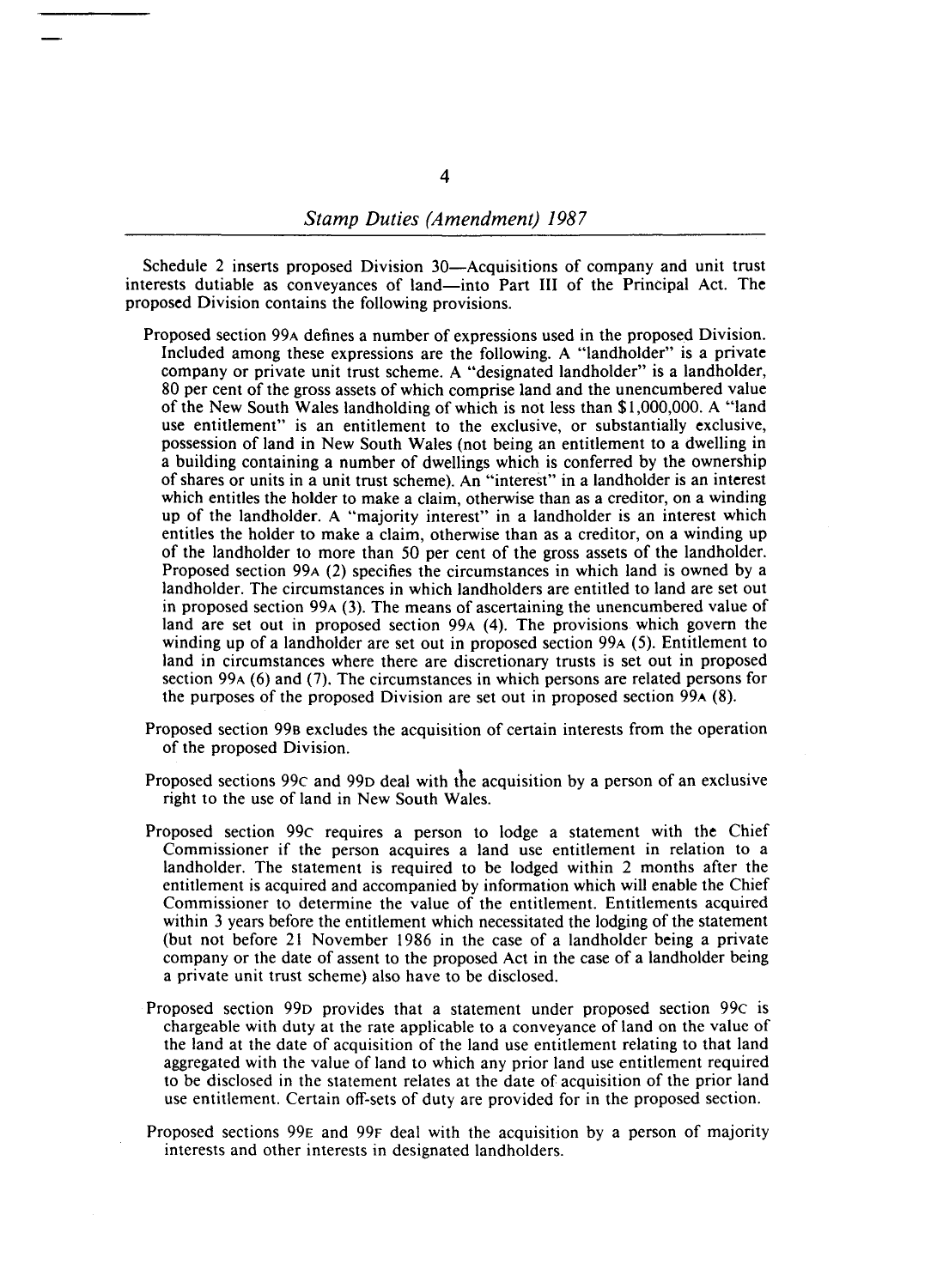- Proposed section 99E requires a person to lodge a statement with the Chief Commissioner if the person (or the person and any related person) becomes (or become) entitled to a majority interest in a designated landholder or, being the holder of a majority interest, increases the interest. The statement is required to be lodged within 2 months after the interest is acquired and accompanied by information which will enable the Chief Commissioner to determine the extent of the interest and value of the interest. Interests acquired within 3 years before the interest which necessitated the lodging of the statement (but not before 21 November 1986 in the case of a designated landholder being a private company or the date of assent to the proposed Act in the case of a designated landholder being a private unit trust scheme) also have to be disclosed. The statement is deemed to be an instrument and is chargeable with ad valorem duty in accordance with proposed section 99F.
- Proposed section 99F provides that a statement under proposed section 99E is chargeable with duty at the rate applicable to a conveyance of land on the landrelated value of the interest at the date of acquisition of the interest (calculated as provided in the proposed section) aggregated with the land-related value (so calculated) of any prior interests required to be disclosed in the statement at the date of their acquisition. Certain off-sets of duty are provided for in the proposed section.
- Proposed section 99G enables the Chief Commissioner to value property for the purposes of the proposed Division.
- Proposed section 99H specifies the dates on which statements under proposed sections 99c and 99E are deemed to have been first executed.
- Proposed section 991 makes it an offence to fail to lodge a statement under proposed section 99c or 99E within a specified period or to lodge a statement which is false or misleading.

The amendment made by Schedule I (5) to section 38 (Stamp duty a debt to the Crown), in addition to its application to statements required to be lodged under proposed section 44A, makes a person who is required to lodge a statement under proposed section 99c or 99E but who fails or refuses to do so personally liable for duty assessed by way of default assessment under section 1278.

### SCHEDULE 3-AMENDMENTS TO THE PRINCIPAL ACT RELATING TO LOAN SECURITIES

This Schedule effects miscellaneous amendments to the provisions of the Principal Act relating to loan securities. All the amendments (except the amendment in Schedule 3 (1) (a)) are deemed to have commenced on 1 January 1987 and apply to instruments executed on or after that date. The amendment in Schedule 3 (1) (a) will commence on the date of assent to the proposed Act. The amendments in this Schedule are supplementary to the amendments made to the Principal Act relating to loan securities by the Stamp Duties (Further Amendment) Act 1986 and which commenced on 1 January 1987. Most of the amendments give effect to practice notes issued by the Department of Finance in December 1986 and January 1987.

Schedule 3 (I) (a) inserts a definition of "Corporation" into section 83 (I).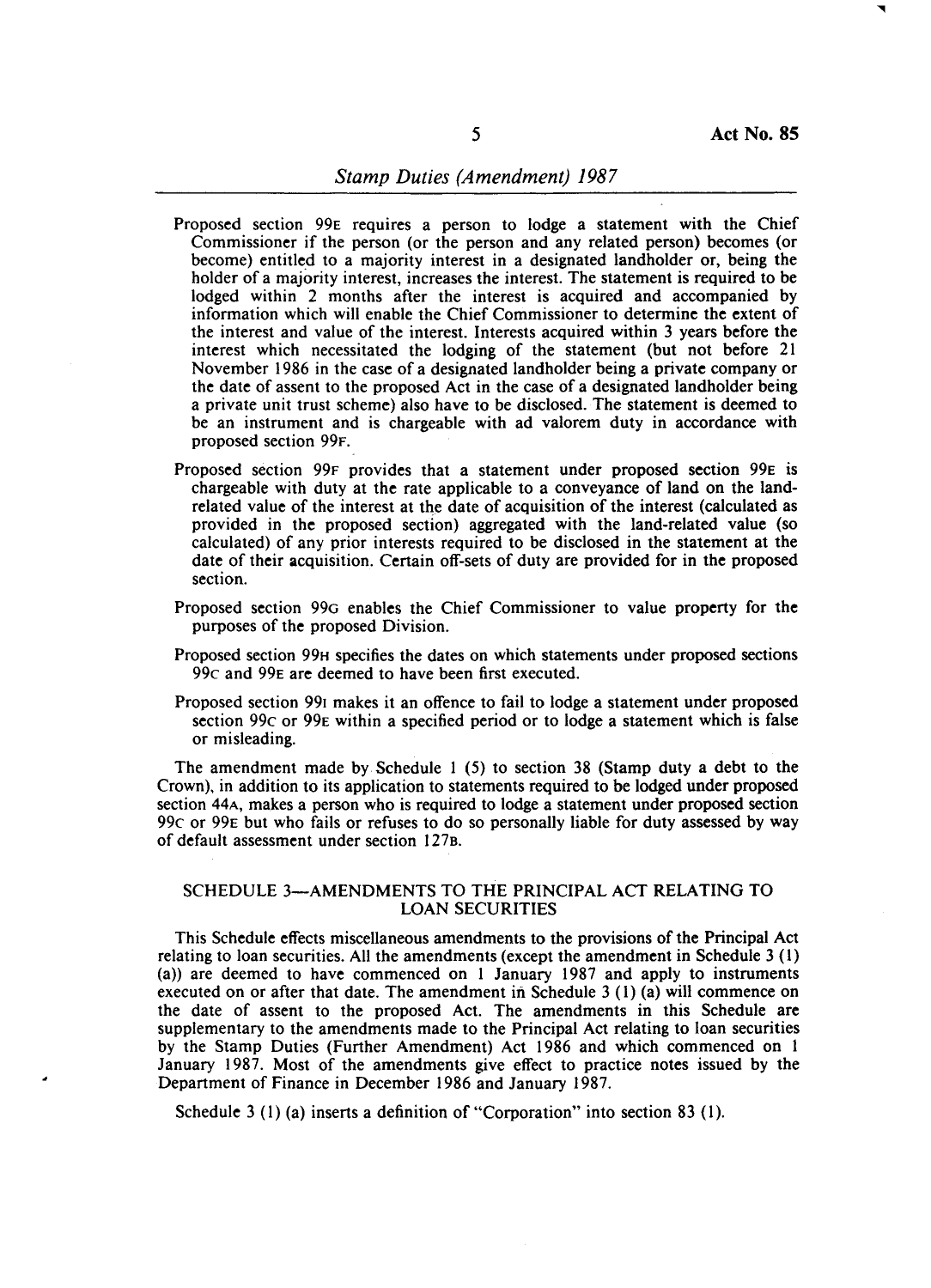Schedule 3 (1) (b) amends the definition of "Debenture" in section 83 (1) to clarify the extent of its application.

Schedule 3 (I) (c) amends the definition of "Financial accommodation" in section 83 (I) to exclude from the definition obligations under chattel leases.

Schedule 3 (1) (d) amends the definition of "Loan security" in section 83 (1)—

- (a) to exclude guarantees and indemnities from the definition; and
- (b) to provide that a mortgage which did not affect property in New South Wales at the date of its execution will be a loan security only if the property in New South Wales that it affects within 12 months after its execution is land.

Schedule 3 (2) (a) amends section 84 (Limited and unlimited loan securities) to make it clear that an unlimited loan security is liable to duty of \$5 on the first \$15,000 advanced and 40 cents per \$100 on additional advances with a minimum duty payable of\$5.

Schedule 3 (2) (b) makes a minor amendment by way of statute law revision to section 84 (6).

Schedule 3 (2) (c) ensures that the provisions of section 25 (Terms on which instruments may be stamped after execution) apply to mortgages referred to in paragraph (d) of the definition of "Loan security" in section 83 (I) from the date the mortgage affects land and not the date of first execution of the mortgage.

Schedule 3 (2) (d) makes a minor amendment by way of statute law revision to section 84 (7).

Schedule 3 (2) (e) inserts section 84 (8) to overcome any suggestion of perpetual unenforceability which might arise in respect of the loan security under which the borrower has defaulted if a payment of outstanding duty under the loan security by the lender to ensure the enforceability of the loan security were to be regarded as an additional advance which was, in turn, liable to duty.

Schedule 3(3) amends section 84 $CA$  (Unregistered mortgage protected by caveat) to provide that the mortgagor is the person primarily liable for the duty chargeable under that section and to exempt from. duty caveats lodged to protect a consumer mortgage.

Schedule 3 (4) makes an amendment consequential on the amendment made by Schedule 3 (1) (d) in respect of guarantees and indemnities.

#### SCHEDULE 4—AMENDMENTS TO THE PRINCIPAL ACT RELATING TO THE AUSTRALIAN OPTIONS MARKET

The amendments made by this Schedule are intended to assist the further development of the Australian Options Market by providing an exemption from stamp duty on the transfer of the underlying shares of an option traded on the Australian Options Market by a registered trader if the shares are sold·within 3 months of their acquisition.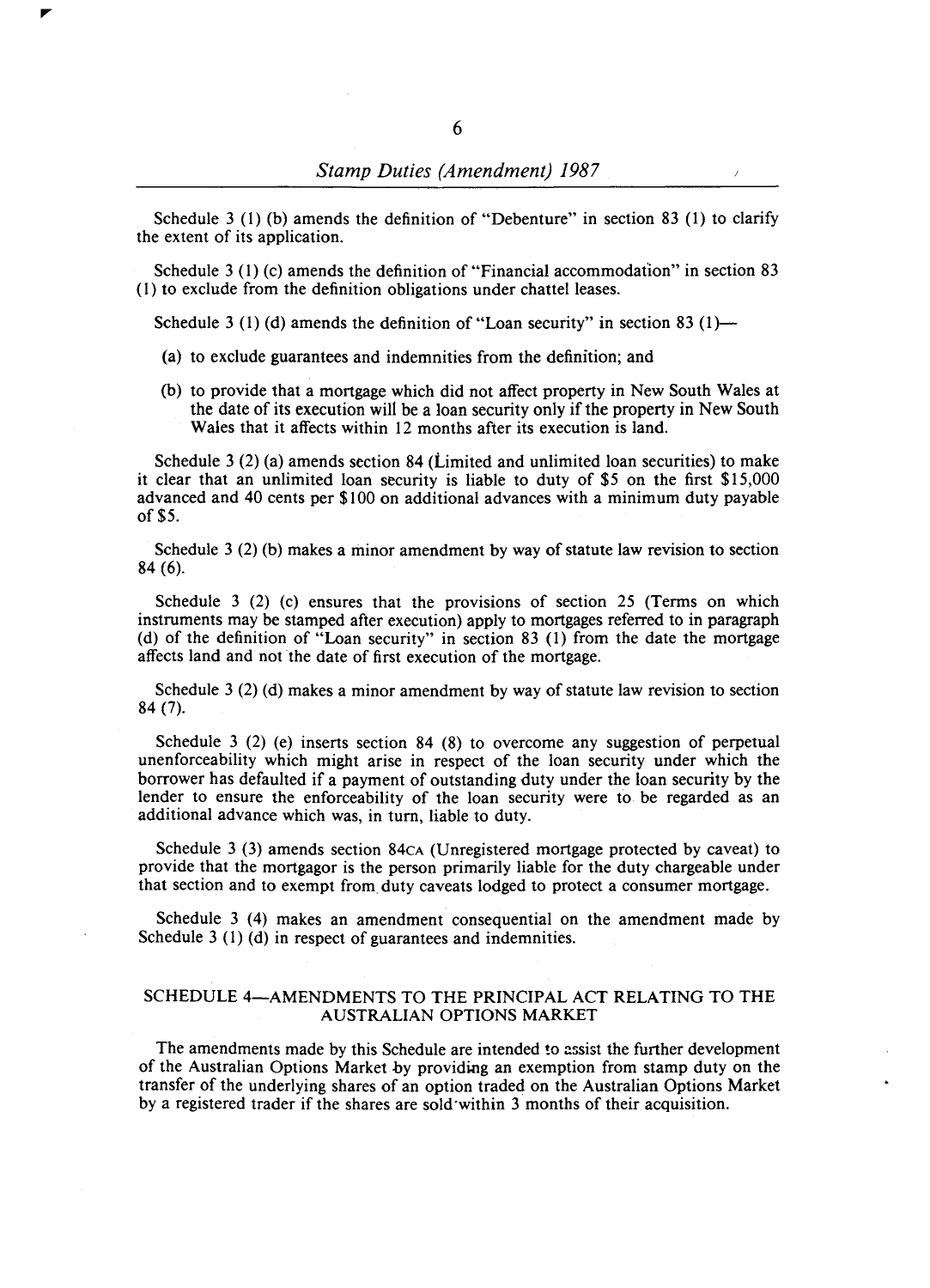Schedule 4 (1) inserts into section 97A (Definitions and application of ss. 97AA-97AD) definitions for the purposes of the amendments. The "Australian Options Market" is the market regulated by the Stock Option Trading Regulations of the Australian Stock Exchange (Sydney) Limited. A "Registered trader" is a person who is a registered trader under those Regulations. .

Schedule 4 (2) inserts proposed sections 97ADA, 97ADB and 97ADC into Division 27 (Shares or stock-transfer) of Part III of the Principal Act.

- Proposed section 97ADA exempts a New South Wales dealer (a broker or broker's agent) from including in a return, or from paying duty on, a sale or purchase of shares if the sale or purchase was on behalf of a registered trader acting in that capacity and was of shares of a type for which options are traded on the Australian Options Market.
- Proposed section 97 ADB requires a registered trader to keep full and accurate records of sales and purchases of shares made on behalf of the registered trader in that capacity by a dealer and which are not liable to stamp duty by virtue of proposed section 97ADA.
- Proposed section 97 ADC requires a registered trader to lodge a monthly return with the Chief Commissioner of details of sales and purchases recorded under proposed section 97ADB of shares which have been held for more than 3 months and to pay stamp duty in respect of those sales and purchases.

### SCHEDULE 5-MISCELLANEOUS AMENDMENTS TO THE PRINCIPAL ACT

Schedule 5 contains a number of amendments to the Principal Act on miscellaneous matters.

Schedule 5 (1) amends section 35 (Chief Commissioner to assess duty) to extend the powers of the Chief Commissioner under that section to the assessment of duty payable on a return or statement.

Schedule 5 (2) amends section 37 (Deficient duty may be recovered) to enable the Chief Commissioner to reassess a default assessment under section 127B.

Schedule 5 (3), (4) and (5) amend section 43 (Agreements for goods, wares or merchandise generally), section 43A (Goods, wares or merchandise included in or connected with an agreement for the sale or conveyance of other property) and section 43B (Certain goods, wares or merchandise exempt from section 43A) so as to apply the exemption from ad yalorem duty under those sections to conveyances as well as agreements.

Schedule 5 (6) amends section 66E (Conveyance between married couple) to provide that the exemption from stamp duty on a conveyance of property between a married couple will only apply if, as a result of the conveyance, the property is held by the married couple as joint tenants, tenants in common in equal shares or tenants in common in shares, other than equal shares, where the shares are proportionate to their respective contributions towards the purchase and improvement of the property.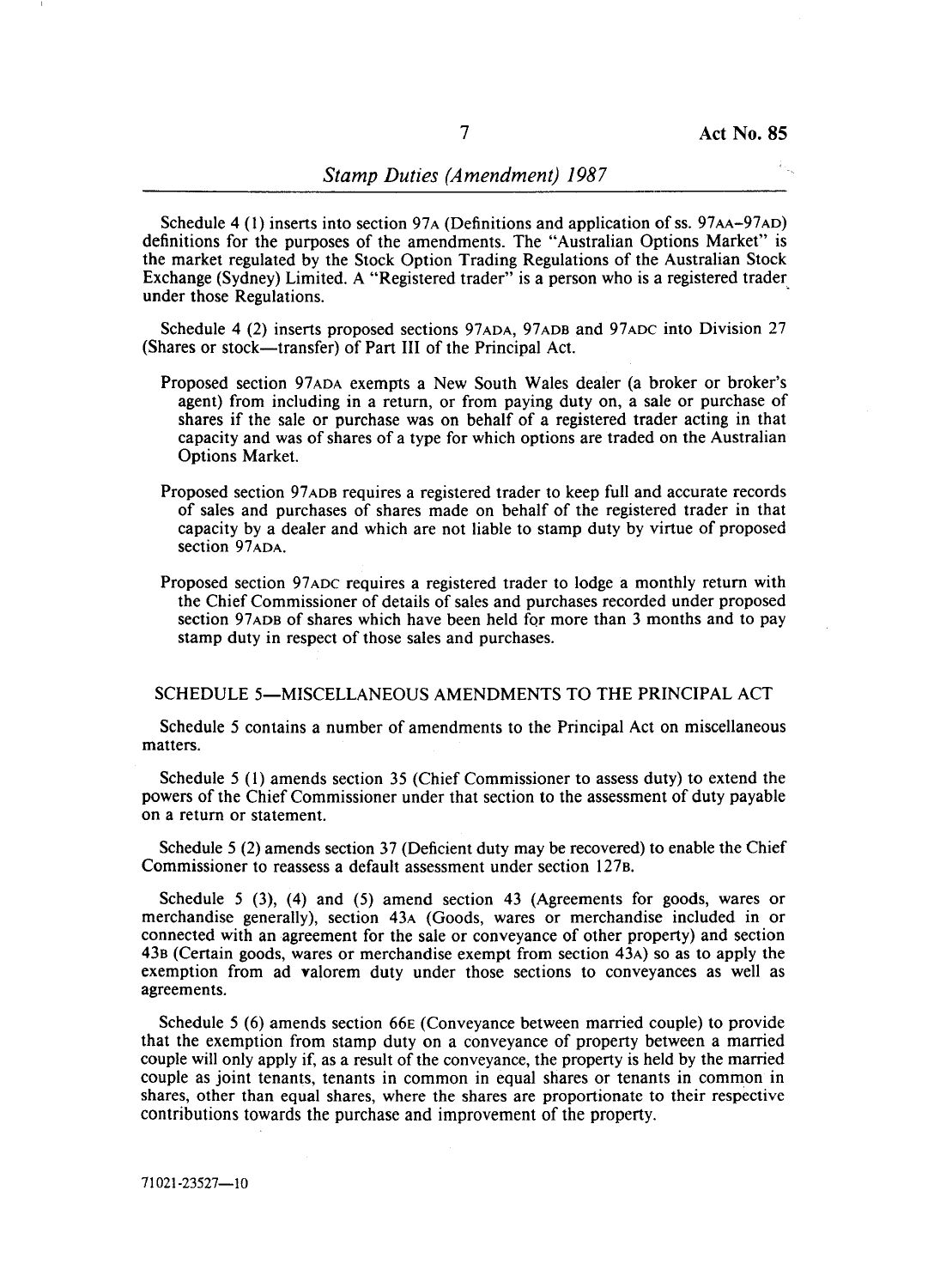Schedule 5 (7) amends section 74E (Instrument to be made out) by way of statute law revision. The effect of the amendment is to make it clear that, in assessing the amount of duty payable in respect of a hiring arrangement, a credit should be allowed for duty paid in respect of the arrangement in another State or a Territory.

Schedule 5 (8) amends section 74F (Payment of duty on hiring arrangements by return) with effect from 1 January 1987. The amendments provide that an approved person under section 74F is not liable to pay duty on amounts received in respect of hiring arrangements unless the amounts exceed \$6,000 per month. In addition, an approved person receiving less than \$5,500 per month is not required to submit a return. In order to prevent taxpayers from seeking to avoid duty by dividing their hiring business between associated persons, grouping provisions have been included, but the grouping provisions will not apply before the date of assent to the proposed Act.

Schedule 5 (9) and (10) make amendments to provisions relating to the duty payable on transfers of shares of a New South Wales incorporated company registered in a register of members kept in a place outside New South Wales. The amendments are deemed to have commenced on 13 October 1986, the date on which the Stamp Duties (Share Transfer) Amendment Act 1986 was deemed to have commenced.

Schedule 5 (9) amends section 96A (Duty on certain transfers of shares) to make it clear that a transfer of shares of a New South Wales incorporated company registered in a register of members kept in a place outside New South Wales is required to be retained, in accordance with the law of that place, for 3 years after the date of registration of the transfer or, if the law of that place does not require the transfer to be retained or to be retained for 3 years, then the transfer shall be retained in accordance with New South Wales law.

Schedule 5 (10) amends section 96B (Share transfers on registers outside New South Wales) in order to overcome certain administrative difficulties arising from the amendments made by the Stamp Duties (Share Transfer) Amendment Act 1986. The amendment to section 96B exempts companies from having to include in their returns of share transfers registered in a register of members kept outside New South Wales details of a transfer which was-

- (a) executed in respect of shares on a register in a prescribed place, which has been duty stamped or stamped not liable to, or exempt from, duty in accordance with the law of that prescribed place (the prescribed places for the time being consisting of Victoria, South Australia, Western Australia, Tasmania, Queensland, the Australian Capital Territory, the United Kingdom and Northern Ireland); or
- (b) effected by a member of a prescribed stock exchange, or a member of a stock exchange in a prescribed place, on the stock market of the stock exchange of which the member effecting the transfer is a member (a prescribed stock exchange for the time being consisting of the New Zealand stock exchange).

This amendment gives effect to a practice note issued by the Acting Chief Commissioner of Stamp Duties dated 13 January 1987.

Schedule 5 (11) substitutes section 127B (Default assessment of stamp duty) so as to apply the provisions of that section to statements and other instruments required to be lodged for stamping under the Principal Act in addition to returns.